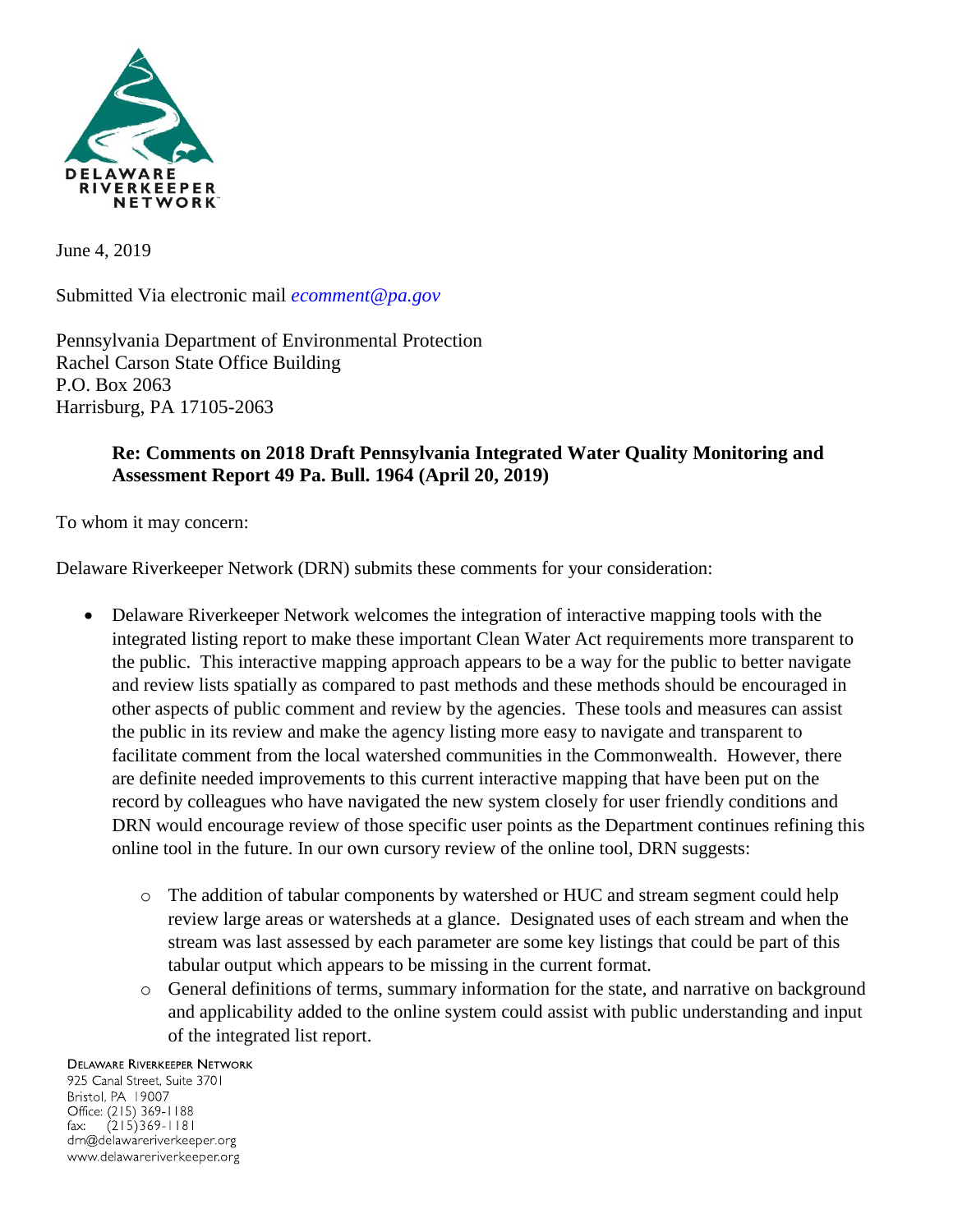o It is important to ensure that Pennsylvanian's who do not have access to computers or high speed internet also have a method to review the Integrated list. There are still many people who do not have the ability to navigate these new technologies and as part of the public process those constituencies need to be able to have options that are not web-based.

Other general comments we would like the Department to consider overall with the integrated list and process include:

- Some of the tributaries in the Delaware Watershed are now listed as "impaired reassessed as attaining uses" but there appears to be no justification or rationale provided on how that determination was attained and the stream improved. By providing more information on those delistings, the Department would be more transparent and gain greater public confidence that the process of delisting was appropriate.
- In DRN's integrated use comments submitted to the Department November 26, 2013 we reiterate our concerns on **Listing Outstanding Waters as Impaired - Antidegradation** - In the Sept 3, 2013 EPA guidance, EPA explains the legal requirement for states to list outstanding waters on the impaired list if data is available that indicates these waters (in PA Exceptional Value and High Quality), have not been protected by DEP despite their outstanding designations and are in fact declining in water quality *(40 CFR 130.7(b)(3)*. It is critical for our very cleanest streams that DEP promptly list special protection streams that are degrading and prioritize cleaning up these streams to their special protection standards. See excerpt below from EPA's guidance.
- On Sept. 3, 2013 US EPA issued guidance applicable to 2014 and future 303(d) listings: [http://water.epa.gov/lawsregs/lawsguidance/cwa/tmdl/2014-memo.cfm.](http://water.epa.gov/lawsregs/lawsguidance/cwa/tmdl/2014-memo.cfm) Section 3 of this new guidance is titled "*Identifying nutrient-impacted waters for the Section 303(d) list for States without numeric nutrient water quality criteria".* In this new guidance, EPA reiterates its long-standing policy regarding the need to list waters based on conditions inconsistent with narrative WQC and on direct evidence of lack of full support of one or more designated uses. The guidance includes examples of actual state policies regarding such listings.
- There are still substantial waters listed as Category 3 waters with insufficient or no water quality data available. As indicated in EPA guidance, the DEP should welcome and readily use data from sister agencies and data of known quality from the environmental community for impairment listing purposes to ensure timely listing and clean-up of streams. Another important data source could be data from the raw water intake suppliers to assist DEP in determining drinking water health and conditions.
- The Delaware River is an important recreational river that has increasing water users in areas of Philadelphia. DRN submitted comments and data regarding main stem conditions and uses last year as part of the public input but it is not clear from these listings if those data have been considered from what we see in the mapping. The DEP must seriously consider any testimonials from waterbody users (swimmers, fisherpersons, boaters, and other recreationists) regarding the